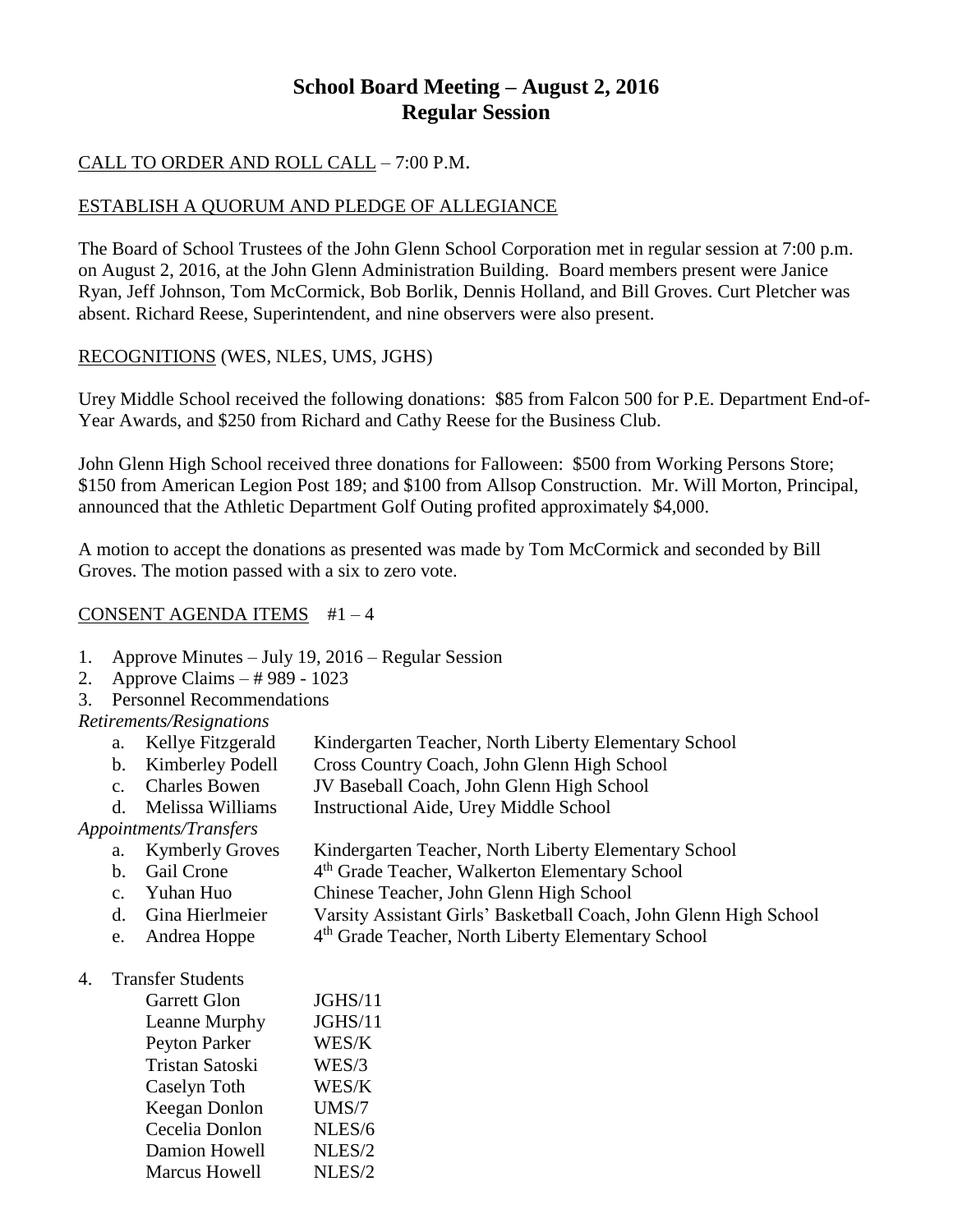| <b>Taylor Stephenson</b> | NLES/2 |
|--------------------------|--------|
| Sadie Stopper            | NLES/5 |
| Ryder Wroblewski         | NLES/1 |

Bill Groves made a motion to approve Consent Agenda Items 1 - 4, and Janice Ryan seconded the motion. The motion passed with a six to zero vote.

#### NEW BUSINESS

1. Discussion of Foreign Language Program at John Glenn High School

Mr. Reese led the discussion concerning the Foreign Language Program at John Glenn High School. Mr. Reese providing information which included the number of classes currently offered in French, Spanish, and Chinese, as well as current teachers. Mr. Reese suggested slowly phasing out the French program, as student enrollment in this program has steadily declined. The proposed plan is to continue teaching French II, III, and IV until the currently enrolled students have finished the French program, at which time French will no longer be offered. The Spanish and Chinese programs have good enrollment numbers, and both programs will continue to be offered at the high school.

2. Promise Indiana - Discussion

Mr. Reese provided information to the Board highlighting a new program, offered through Marshall County Community Foundation, that will deposit \$25 to a College Savings 529 Plan for any kindergarten or first grade student enrolled in local school corporations, including John Glenn. The enrollment period is being offered through the end of October. Mr. Reese noted that the State of Indiana, 1<sup>st</sup> Source Bank, and the Marshall County Community Foundation have donated money to offer this incentive as a way to encourage parents of young children to start saving and planning for post-secondary education.

## REPORTS

1. Superintendent's Report

Mr. Reese provided feedback on the recent Administrative Retreat held in Syracuse, Indiana. Mr. Reese noted that the two-day retreat was very productive, with administrators coming back to work refreshed and ready to start the new school year.

2. Conference Requests

## BOARD COMMENTS/QUESTIONS

A discussion was led by Bill Groves and Tom McCormick to review the current school supply lists and address concerns expressed by community members.

Mr. Reese invited board members to the August  $18<sup>th</sup>$  Soccer Field Dedication – 6:00 p.m.

NEXT MEETING DATE: August 16, 2016 7:00 P.M. ADMN Regular Session

#### ADJOURNMENT

Bob Borlik called the meeting adjourned at 8:18 p.m.